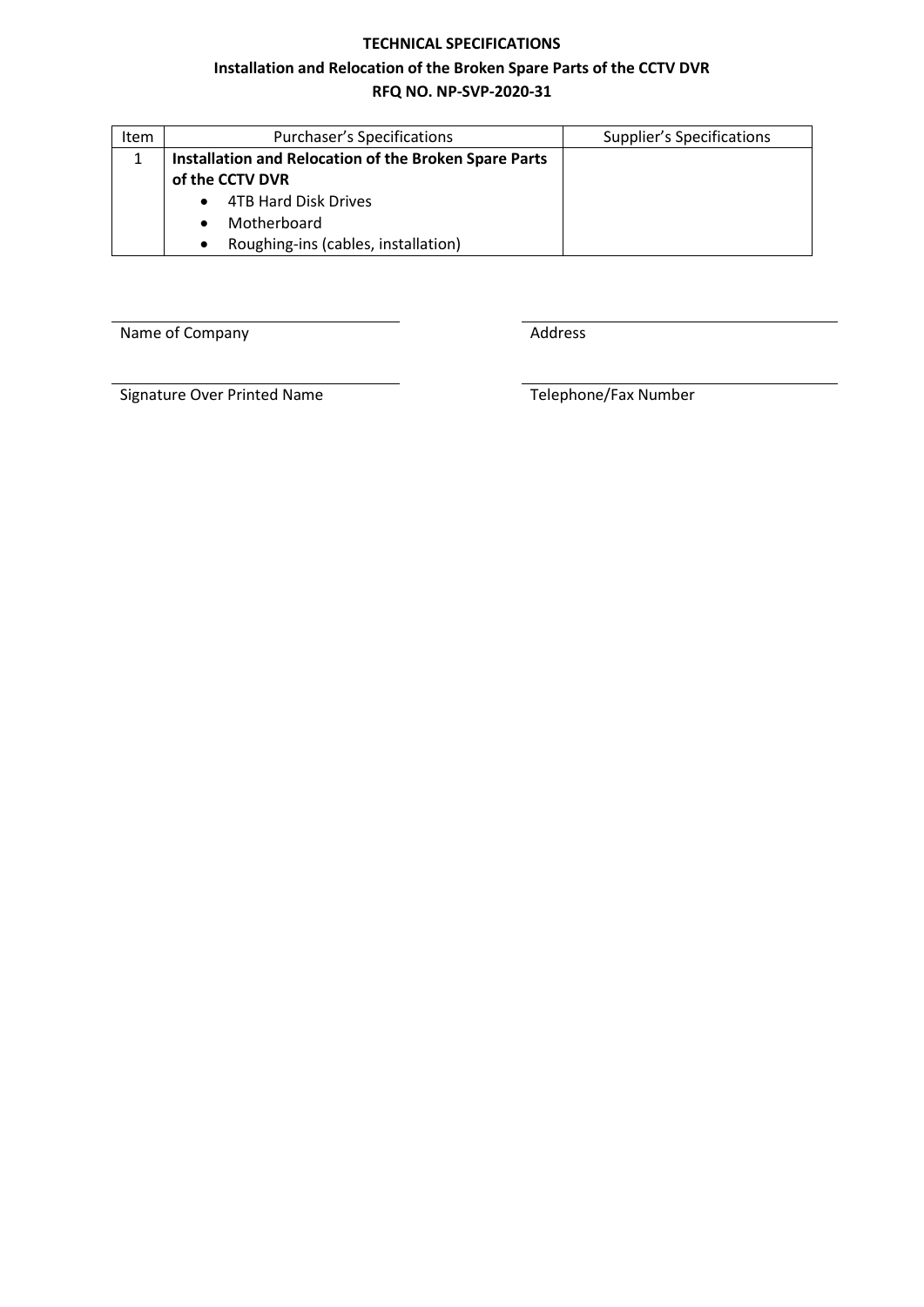# **PRICE SCHEDULE Installation and Relocation of the Broken Spare Parts of the CCTV DVR RFQ NO. NP-SVP-2020-31**

| Item | Item Description             | Qty | Unit | <b>ABC</b> | <b>Unit Price</b>   | Amount |
|------|------------------------------|-----|------|------------|---------------------|--------|
| No   |                              |     |      |            |                     |        |
|      |                              |     |      |            |                     |        |
| 1    | <b>Installation and</b>      |     | Lot  | 62,000.00  |                     |        |
|      | <b>Relocation of the</b>     |     |      |            |                     |        |
|      | <b>Broken Spare Parts of</b> |     |      |            |                     |        |
|      | the CCTV DVR                 |     |      |            |                     |        |
|      | <b>4TB Hard Disk Drives</b>  | 2   | Pcs  |            |                     |        |
|      |                              |     |      |            |                     |        |
|      | Motherboard                  | л.  | Pcs  |            |                     |        |
|      |                              |     |      |            |                     |        |
|      | Roughing-ins (cables,        | 1   | Lot  |            |                     |        |
|      | installation)                |     |      |            |                     |        |
|      |                              |     |      |            | <b>Total Amount</b> |        |
|      |                              |     |      |            |                     |        |

• All prices offered (unit price and total bid price) must be typed or written in indelible ink

After having carefully read and accepted your conditions, I/We quote you on the item/s at prices noted above.

Name of Company **Address** 

Signature Over Printed Name Telephone/Fax Number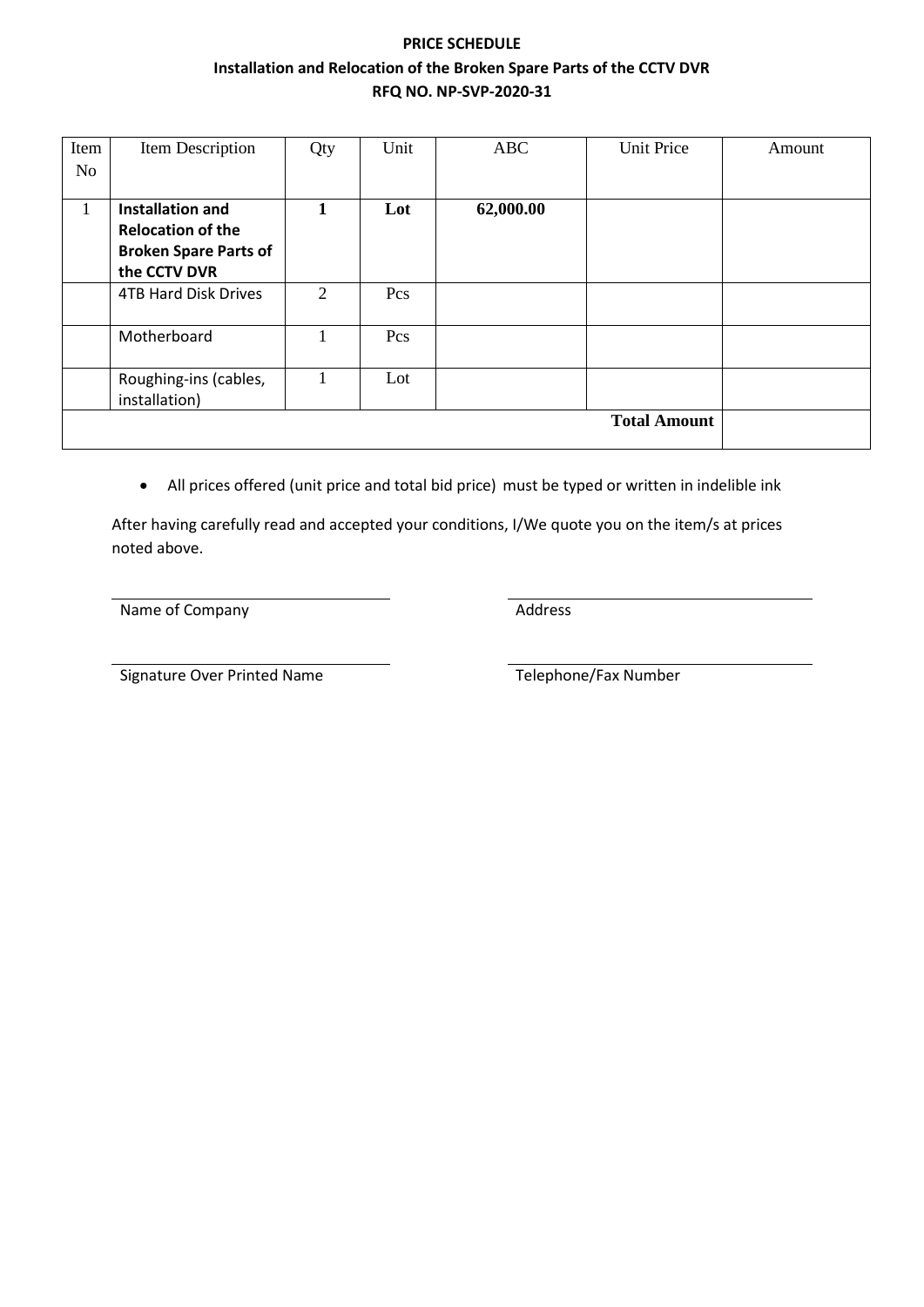

Republic of the Philippines Department of Health **BUREAU OF QUARANTINE** Port Area, Manila



### REQUEST FOR QUOTATION

## **Installation and Relocation of the Broken Spare Parts of the CCTV DVR RFQ NO. NP-SVP-2020-31**

The Bureau of Quarantine (BOQ), hereinafter referred to as "the Purchaser", requires the **Installation and Relocation of the Broken Spare Parts of the CCTV DVR** the details of the project are as follows:

| Name of Project: | Installation and Relocation of the Broken Spare Parts of the CCTV |  |  |
|------------------|-------------------------------------------------------------------|--|--|
|                  | <b>DVR</b>                                                        |  |  |
| Location:        | <b>BOQ, Port Area, Manila</b>                                     |  |  |
| Description:     | Please use the attached RFQ, Tech Specs. and Price Schedule       |  |  |
| ABC:             | Sixty Two Thousand Pesos Only (Php 62,000.00)                     |  |  |
| Delivery period: | Seven (7) Calendar Days upon issuance of NTP                      |  |  |

- 1. Bidding procedures will be conducted in accordance with the Revised Implementing Rules and Regulations of Republic Act 9184 (R.A. 9184).
- 2. Quotations must be delivered at the Procurement Section,  $2^{f_F}$  Bureau of Quarantine,  $25^{th}$  St., Port Area, Manila on or before 10:00AM \_\_\_\_\_\_\_\_\_\_\_\_\_\_\_
- 3. Opening of quotation shall be on 10:00AM **at P.E Conference Room, 25<sup>th</sup>** A.C Delgado St., Port Area Manila
- 4. All quotations must be typed or written in indelible ink and must be placed in sealed envelope using the attached Price Schedule and Technical Specifications. Please include the following eligibility documents in the envelope:

**Mayor's/Business Permit PhilGEPS Registration Number Income/Business Tax Return Omnibus Sworn Statement**

- 5. Bids shall be valid for **ninety (90) calendar** days from the Opening of Bids.
- 6. DELIVERY SITE: **Bureau of Quarantine, 25th and A.C Delgado St., Port Area Manila**
- 7. The BOQ reserves the right to accept or reject any quotation, and to annul the bidding process and reject all quotations at any time prior to Contract award, without thereby incurring any liability to the affected bidder or bidders and to waive any minor defects or infirmities therein and to accept such quotation as may be considered advantageous to the government.
- 8. Bidders are entitled to one (1) bid only, otherwise, all bids made shall automatically be rejected.

### **CARLOS DELA REYNA JR, MD, MDM**

Chairperson, Bids and Awards Committee Bureau of Quarantine, 25<sup>th</sup> St., Port Area, Manila 318-7500 loc 117